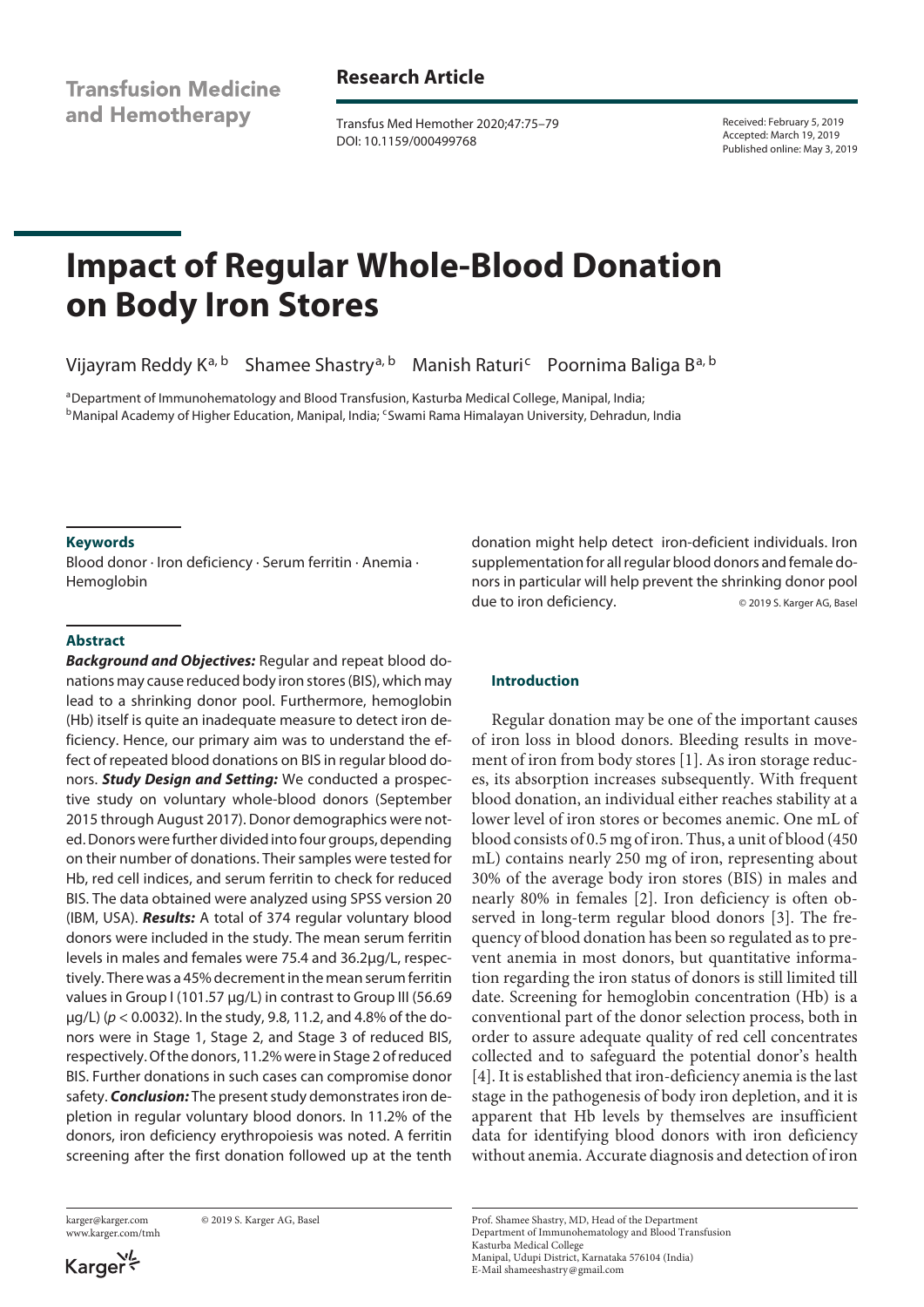deficiency at an early phase require further laboratory testing with a high degree of accuracy and precision [[3\]](#page-4-2).

<span id="page-1-0"></span>It has been predicted that donors deferred for low Hb donate relatively 30% less blood over the subsequent 4-to-5-year period, even after their Hb normalizes in comparison to the donors who have not been deferred [[5\]](#page-4-4). Considering donors deferred for low Hb constitutes a significant percentage of the total donor population. Understanding the prime causes for the deferrals and establishing an action plan to prevent them will help promote the blood donor well-being and improve the everdeclining donor pool. To accomplish the worldwide and nationwide drive to recruit and retain regular and repeat voluntary nonremunerated blood donors, the iron status of the donors must be diagnosed, and essential steps for iron supplementation should be taken [\[6\]](#page-4-5). To our knowledge, no standardized study has been conducted in the southern part of India to determine iron stores in blood donors. Considering all these reasons, and having a huge pool of repeat voluntary nonremunerated blood donors, we sought out to conduct this study. Our primary aim was to understand the effect of repeated blood donations on BIS in both male and female regular blood donors.

## <span id="page-1-1"></span>**Materials and Methods**

#### *Study Design*

A prospective study on voluntary whole-blood donors was performed after taking informed consent. Donors who attended the blood center attached to a 2,032 bedded tertiary care hospital in South India (Kasturba Hospital, Manipal, Karnataka) from September 2015 through August 2017 were reviewed. The study was approved by the institutional ethics committee prior to commencement (IEC-508/2015).

#### *Donor Selection Criteria*

Donors were asked specific questions about blood donation as per the donor questionnaire on the basis of the standards published in the technical manual of the Directorate General of Health Services [\[7](#page-4-6)]. All donors selected were asked the following questions: age at first donation, the total number of lifetime donations, number of donations within the previous year, the interval between donations, date of the last donation, dietary history, occupation, education, and consumption of iron supplements (if any).

#### Inclusion Criteria

The study included all regular voluntary donors who had donated, the last donation being within the previous year, and continued to donate regularly at least once per year [[8](#page-4-7)]. The donors included in the study were further divided into the following four groups based on their number of donations: Group 1, donors who donated 1–10 times; Group II, donors who donated 11–20 times; Group III, donors who donated 21 times and above; and Group IV, regular donors deferred due to low Hb.

#### Exclusion Criteria

All voluntary donors who did not fulfill the criteria of regular donors (lapsed donors) and those on iron supplementation were excluded from the study.

#### *Study Methodology*

A questionnaire was given to each donor after obtaining their informed consent for the participation in the study. Blood samples from the study subjects were collected for hematological tests such as Hb, MCV (mean corpuscular volume), MCH (mean corpuscular Hb), MCHC (mean corpuscular Hb concentration), and red cell distribution width (RDW). Red cell indices were measured by using KX-21 Sysmex (Coulter, Japan). Serum was transferred into plain vials and stored at  $-20^{\circ}$ C for the measurement of serum ferritin concentrations. Serum ferritin was estimated using ELISA (Calbiotech, USA) as per the manufacturer's instruction. Based on the body iron status, the donors were categorized under three stages: Stage 1, negative iron balance (reduced iron balance with a serum ferritin level between 15 and 30 µg/L); Stage 2, iron deficiency erythropoiesis with serum ferritin levels <15 µg/L and normal Hb; Stage 3, iron deficiency status with serum ferritin levels <15 µg/L and microcytic hypochromic picture on the hemogram.

Donor demographics and data on the number of donations in the preceding 3 years were taken from blood bank software (Easy Software Solutions, Ahmedabad, India).

#### *Statistical Measurement*

The data were analyzed using SPSS version 20 (IBM, Chicago, IL, USA). The simple descriptive data (in a normal distribution) was analyzed through the mean with standard deviation, and quantitative data as percentages. The statistical analysis was done using Student's *t* test. *p* values <0.05 were considered statistically significant.

## **Results**

A total of 374 voluntary blood donors were included in the study. The mean age was  $33.5 \pm 7.63$  years (18–59). Based on the number of donations, Group I had 29% (*n* = 108), Group II had 27% (*n* = 101), Group III had 27%  $(n = 100)$ , and Group IV had 17%  $(n = 65)$  donors as study subjects, respectively (Table 1). The male-to-female ratio was 4.7:1 (Table 2). Donor hematocrit (Hct), red cell indices (MCV, MCH, MCHC, and RDW), and serum ferritin were evaluated in all four groups of blood donors. The mean standard deviation of the hematological parameters is shown in (Table 3). A comparison of red cell indices and serum ferritin level between the groups showed the following results:

- Groups I and II: no significant difference was observed between with respect to red cell indices and serum ferritin.
- Groups I and III: a significant difference was observed with respect to Hb, Hct ( $p = 0.0347$ ,  $p = 0.0325$ ), and serum ferritin level ( $p = 0.0032$ ), but there was no significant difference between the groups with respect to other red cell indices. There was a 45% decrement in iron stores (mean serum ferritin) between the groups (Group 1 [101.57] and group III [56.69 µg/L]).
- Groups I and IV: all red cell indices of Group IV were significantly lower than those of Group I. There was a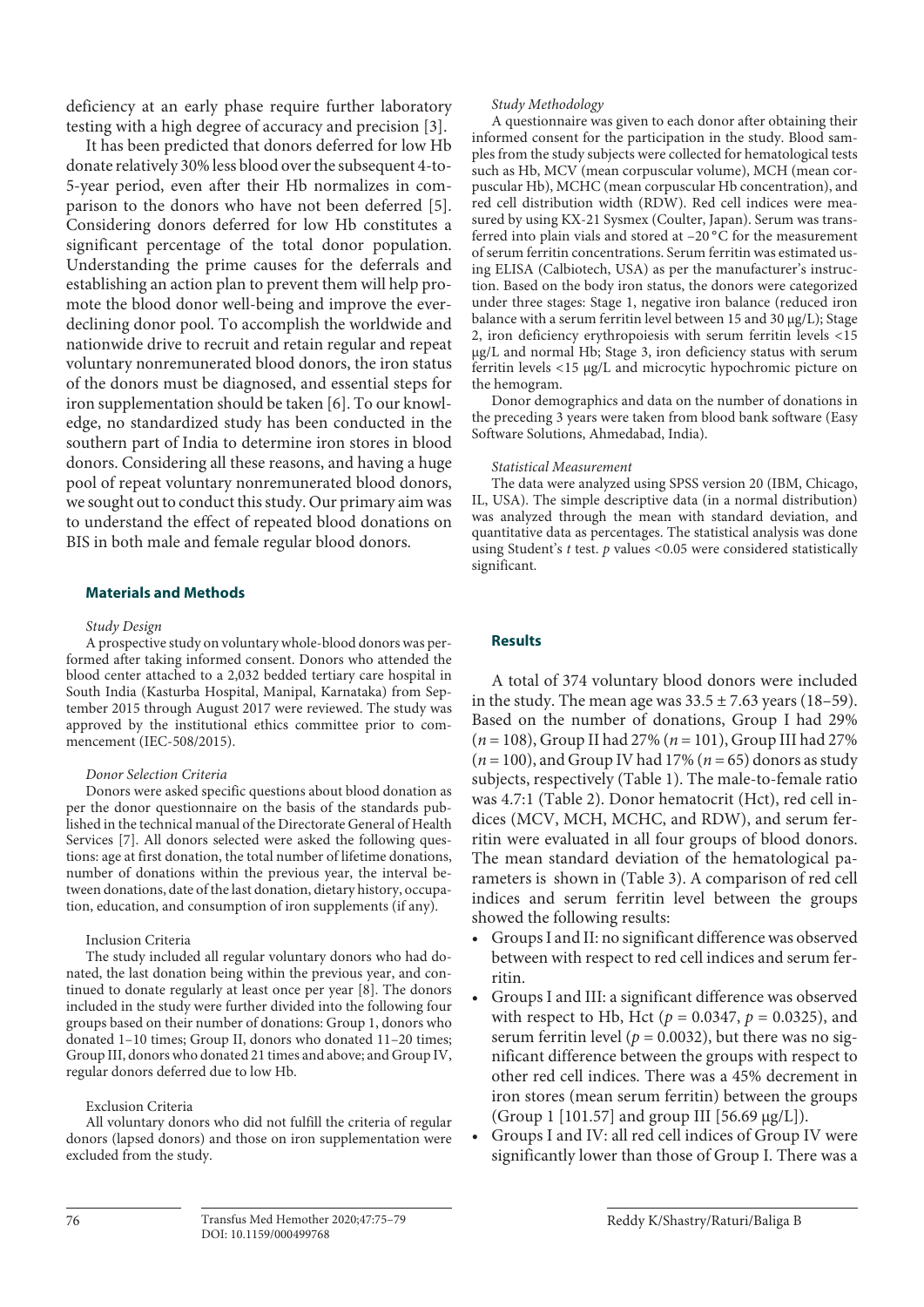**Table 1.** Age-based distribution of donors according to the frequency of blood donation

| Groups (frequency of donations)                 | Donors,<br>$n$ (male: female) | Percentage, % | Age, years<br>$(mean \pm SD)$ |
|-------------------------------------------------|-------------------------------|---------------|-------------------------------|
| Group I $(1-10)$                                | 108 (83:25)                   | 29            | $29 \pm 8.40$                 |
| Group II (11-20)                                | 101(90:11)                    | 27            | $37\pm8.63$                   |
| Group III $(>21)$                               | 100(98:02)                    | 27            | $40+7.55$                     |
| Group IV (regular donor deferred due to low Hb) | 65 (38:27)                    | 17            | $28 + 5.94$                   |
| Total                                           | 374                           | 100           | $33.5 \pm 7.63$               |

**Table 2.** Mean serum ferritin level in the different age cohorts

| Age cohorts, | Gender,     | Serum ferritin, µg/L |                   | $p$ value |
|--------------|-------------|----------------------|-------------------|-----------|
| years        | male:female | males                | females           |           |
| $18 - 20$    | 29:09       | $68.8 \pm 35.65$     | $30.29 \pm 18.52$ | 0.029     |
| $21 - 30$    | 58:30       | $110.73 \pm 79.81$   | $37.99 \pm 26.70$ | 0.000     |
| $31 - 40$    | 126:17      | 74.92±73.21          | $22.60 \pm 31.53$ | 0.000     |
| $41 - 50$    | 59:09       | $62.88 \pm 52.85$    | $54.31 \pm 35.38$ | 0.003     |
| $51 - 60$    | 37:00       | 59.79±28.15          |                   |           |
| Total        | 309:65      | 75.42±53.93          | $36.29 \pm 28.03$ | 0.000     |

**Table 3.** Hematological parameters in the different blood donor groups

| Groups                                             | $Hb$ , $g/dL$                                                                | Hct, %                                                                 | MCV, fL                                                                      | MCHC, g/dL                                                                   | MCH, pg/cell                                                                           | <b>RDW</b>                                                                   | Serum ferritin,<br>$\mu$ g/L                                                |
|----------------------------------------------------|------------------------------------------------------------------------------|------------------------------------------------------------------------|------------------------------------------------------------------------------|------------------------------------------------------------------------------|----------------------------------------------------------------------------------------|------------------------------------------------------------------------------|-----------------------------------------------------------------------------|
| Group I<br>Group II<br>Group III<br>Group IV       | $14.71 \pm 1.47$<br>$14.61 \pm 1.05$<br>$14.36 \pm 1.36$<br>$12.02 \pm 0.42$ | 44.39±4.45<br>$44.37 \pm 3.01$<br>$43.28 \pm 3.48$<br>$37.36 \pm 1.40$ | $87.13 \pm 5.39$<br>$88.23 \pm 4.87$<br>$87.90 \pm 7.81$<br>$85.24 \pm 7.60$ | $33.21 \pm 1.05$<br>$33.09 \pm 0.92$<br>$33.02 \pm 1.46$<br>$31.64 \pm 1.35$ | $28.99 \pm 2.33$<br>$29.26 \pm 1.98$<br>$29.09 \pm 3.30$<br>$27.76 \pm 2.99$           | $12.53 \pm 1.01$<br>$12.59 \pm 1.06$<br>$12.81 \pm 1.14$<br>$13.25 \pm 1.38$ | $101.57\pm 66.51$<br>$73.97 \pm 135.42$<br>$56.69 \pm 40.45$<br>23.57±48.02 |
| Inter-group<br>comparison<br>(with<br>$p < 0.05$ ) | (0.0347)<br>(0.0001)                                                         | (0.0325)<br>Groups 1 and 4 Groups 1 and 4<br>(0.0001)                  | (0.0236)                                                                     | (0.0001)                                                                     | Groups 1 and 3 Groups 1 and 3 Groups 1 and 4 Groups 1 and 4 Groups 1 and 4<br>(0.0004) | Groups 1 and 4<br>(0.0284)                                                   | Groups 1 and 3<br>(0.0032)<br>Group 1 and 4<br>(0.0001)                     |

78% decrement in iron stores (mean serum ferritin) between the groups.

• Groups II and III: the percentage of blood donors with reduced iron stores (ferritin 15–30 µg/L) increased with the number of donations (Table 4). Similarly, the percentage of blood donors with iron deficiency erythropoiesis increased with the number of donations. None of the group I, II, and III donors had <15 µg/L with a microcytic/hypochromic picture in the hemogram. In the study, a population of around 37 (9.8%) were in Stage 1 of reduced iron stores; 42 (11.2%) were in iron deficiency erythropoiesis (Stage 2); and 18 (4.8%) were in Stage 3, respectively (Table 5).

## **Discussion**

Chronic iron deficiency is one of the most common observations seen in long-term regular blood donors [[1](#page-4-0), [9](#page-4-8)]. It was detected in regular donors with a donation frequency of more than three times a year, who were not compensated by iron absorption [[1](#page-4-0)0, [11](#page-4-0)]. The blood bank should hold liability in protecting donors, which includes the prevention of anemia and also bringing awareness to iron supplementation and dietary modification. In the present study, we stratified the regular blood donors into different groups based on the number of donations and compared these with the body iron status.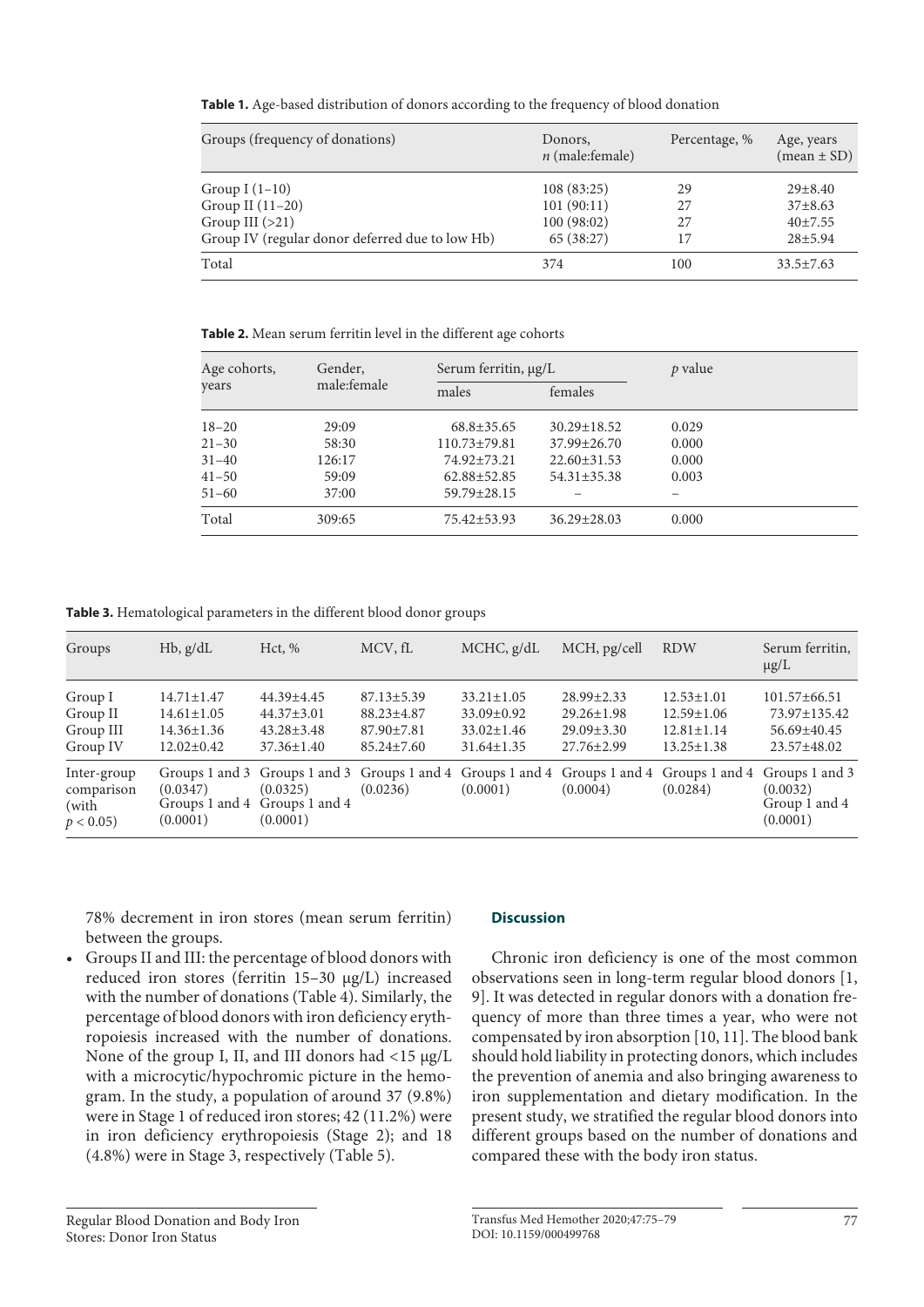| Groups    | Donors,<br>$\boldsymbol{n}$ | Stage 1,<br>serum ferritin $<$ 15-30 µg/L<br>(reduced iron balance) | Stage 2,<br>serum ferritin $<$ 15 µg/L<br>(iron deficiency erythropoiesis<br>with normal Hb) | Stage 3,<br>serum ferritin <15 µg/L<br>(with features of anemia) |
|-----------|-----------------------------|---------------------------------------------------------------------|----------------------------------------------------------------------------------------------|------------------------------------------------------------------|
| Group I   | 108                         | $6(5.5\%)$                                                          | $4(3.7\%)$                                                                                   | $\Omega$                                                         |
| Group II  | 101                         | $9(8.9\%)$                                                          | $8(7.9\%)$                                                                                   | 0                                                                |
| Group III | 100                         | $11(11\%)$                                                          | 12(12%)                                                                                      | 0                                                                |
| Group IV  | 65                          | 11(17%)                                                             | 18 (27.6%)                                                                                   | 18 (27.6%)                                                       |

**Table 4.** Distribution of donors according to body iron stores and number of donations

We noted that the mean Hb and Hct values were significantly lower in Group III in comparison to Group I. However, we did not observe any correlation between the number of donations and the MCV and MCH values. Alexander et al. [\[1](#page-4-0)[2](#page-4-1)] observed a significant negative correlation between the number of donations and Hb levels. In addition, they found an association between reduced MCV and MCH levels and an increasing frequency of blood donation.

In groups I, II and III, 9.2, 16.8, and 23%, respectively, had reduced BIS. Iron depletion in the different groups increased along with the increase in the number of donations; i.e., by 5.5% in group I and 17% in group IV, and this finding is in accordance with the earlier studies mentioned in the literature [\[3](#page-4-2), [10](#page-4-0), [1](#page-4-0)[5\]](#page-4-4).

The mean ferritin values decreased in regular blood donors as early as after ten donations, implying that testing for serum ferritin should be done even at an earlier stage, preferably after five donations. This is to know the iron stores even before depletion. In this study, 83% of the female and 76% of the male donors with anemia (Hb  $\langle 12.5 \text{ g/dL} \rangle$  showed low ferritin values; i.e.,  $\langle 20 \text{ g/L} \rangle$ which was similar to the findings of Alvarez et al. [\[1](#page-4-0)[5\]](#page-4-4). Thus, it provides clinical evidence for considering serum ferritin as part of routine screening and decision-making for the need of iron supplementation. The majority of male first-time donors in our study had lower ferritin levels; i.e., 68.8 µg/L compared to the western Indian counterparts, as shown in studies conducted by Javadzadeh Shahshahani et al. [\[1](#page-4-0)[4](#page-4-3)] (86.7 µg/L), Abdullah et al. [\[3](#page-4-2)] (131.4  $\mu$ g/L), and Alvarez et al. [\[1](#page-4-0)[5](#page-4-4)] (141  $\mu$ g/L), thus indicating the donors' vulnerability of developing anemia upon repeated donations.

Our study also had the limitation that serum ferritin is an acute-phase reactant. Therefore, it is elevated in inflammatory conditions. Donors are screened prior to donation for any potential ill effects, but the inclusion of C-reactive protein would still rule out an increase in serum ferritin due to any other cause. This would be useful for a better interpretation of the results. Though the sample size was surpassed in the study, researchers opine a bigger sample would give a better picture of the situation.

**Table 5.** Three stages of iron deficiency and blood donor distribution

| Stages of iron deficiency                                        | Donors, $n$ $(\%)$  |
|------------------------------------------------------------------|---------------------|
| Stage 1: reduced iron<br>Stage 2: iron deficiency erythropoiesis | 37(9.8)<br>42(11.2) |
| Stage 3: iron deficiency anemia                                  | 18(4.8)             |
| Total                                                            | 97/374 (25.9)       |

It would be better to decentralize the sample to all parts of the country to have a better picture of the iron status of the entire country. The inclusion of other biochemical markers such as soluble transferrin receptors, serum iron, and TIBC would also have been useful to better interpret the findings. The main concern was donors who had deficient stores but normal Hb count and on further donations would eventually progress to the stage of iron deficiency anemia. We have not considered the inter-donation intervals in the present study, and, to a certain extent, this could have influenced the results in the present study. Iron-deficient erythropoiesis was observed in 11.2% of the regular donors, and they are at risk for developing iron deficiency anemia. Further donations in these cases can compromise donor safety. As Group II donors had a 2.2 times higher risk of progressing to iron-deficient erythropoiesis stage, ferritin screening after the first donation and followed up at the tenth donation might help detect individuals at risk. Iron supplementation may be considered after donation in all donors with low ferritin level, regardless of Hb concentration.

## **Statement of Ethics**

As per the hospital transfusion policy, informed consent was obtained from all individual participants included in the study. All procedures performed in studies involving human participants were in accordance with the ethical standards of the institutional ethics committee and with the 1964 Helsinki declaration and its later amendments or comparable ethical standards (IEC-508/2015).